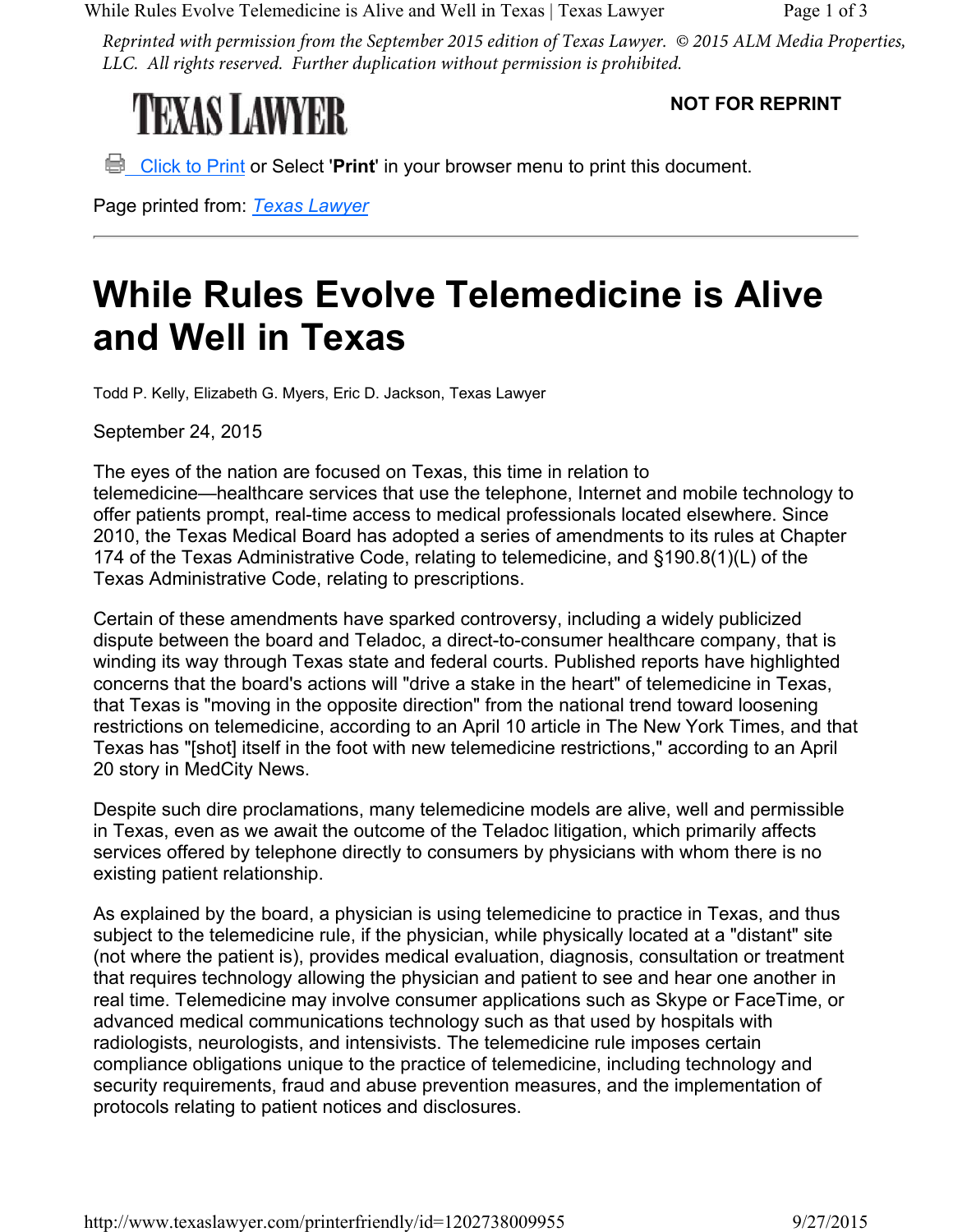A particularly nuanced element of the telemedicine rule provides that, unless the patient has been referred by another physician who has conducted a documented in-person examination, the distant physician must establish a proper professional relationship with the patient. In some states, that requires an in-person examination (e.g., Arkansas Code § 17- 80-117(e)); in others, it can be done "virtually" using video conferencing (e.g., Florida Administrative Code 64B8-9.0141(8)). In Texas, it can be done either way, but if done by video conferencing the patient must be at an "established medical site."

The "established medical site" requirement includes two key factors, which together replicate virtually an in-office exam for patients seeing a physician for the first time. First, the location must have a "presenter" who is available to take direction from the distant physician and physically interact with the patient, though the telemedicine rule does not require a presenter for the delivery of most mental health services. The presenter must be a Texas-licensed or certified healthcare professional, such as a physician assistant, nurse, pharmacist or emergency medical technician.

Second, there must be on-site technology sufficient to enable the remote physician to gather data and conduct an evaluation consistent with in-person requirements, guided by the condition and circumstances of the patient. If the presenter and technology factors are satisfied, telemedicine can be used wherever a patient seeks medical care, including a hospital, clinic, pharmacy, infirmary, nurse's office, school, retail location, or even a patient's home. Using telemedicine, a community that lacks primary or specialized care can access that expertise remotely; a rural hospital or clinic can link with a tertiary care facility for specialized evaluation, consultation and treatment; a school nurse's office or infirmary can access remote physicians and resources; and a company clinic or nurse's office, even one set up at a remote work-site, can access medical services using advanced technology.

After the physician has established the professional relationship and made a diagnosis, whether by telemedicine or otherwise, the physician and patient might communicate about the patient's health condition in any number of ways, including traditional in-person visits as well as by telephone, text, email or video conference. The physician may decide whether to use a presenter during future telemedicine encounters relating to the same diagnosis, and the telemedicine rule offers flexibility in relation to new conditions in established patients.

To date, the telemedicine rule has changed little as it relates to consultations among licensed providers or referrals by physicians who have already evaluated the patient. Accordingly, the telemedicine rule and the prescribing rule, even as recently revised, should not interfere with historical or emerging provider-to-provider models, such as teleradiology, teleneurology or specialist consultations. Although some concerns have been raised about the scope of on-call coverage under the telemedicine rules, the board at its August 2015 meeting instructed its staff to draft revised language facilitating on-call specialty services. Those changes would likely take effect in 2016.

Remote direct-to-consumer models struggle with the telemedicine rule because those providers do not typically establish a physician-patient relationship in-person or using video conferencing at an established medical site as contemplated by the telemedicine rule. And without establishing a professional relationship in accordance with the telemedicine rule, the distant physician cannot write a prescription for the patient under the recently modified, but since enjoined, prescription rule. Teladoc is challenging the board's recent action regarding the prescription rule in both Texas state court (on administrative law grounds) and Texas